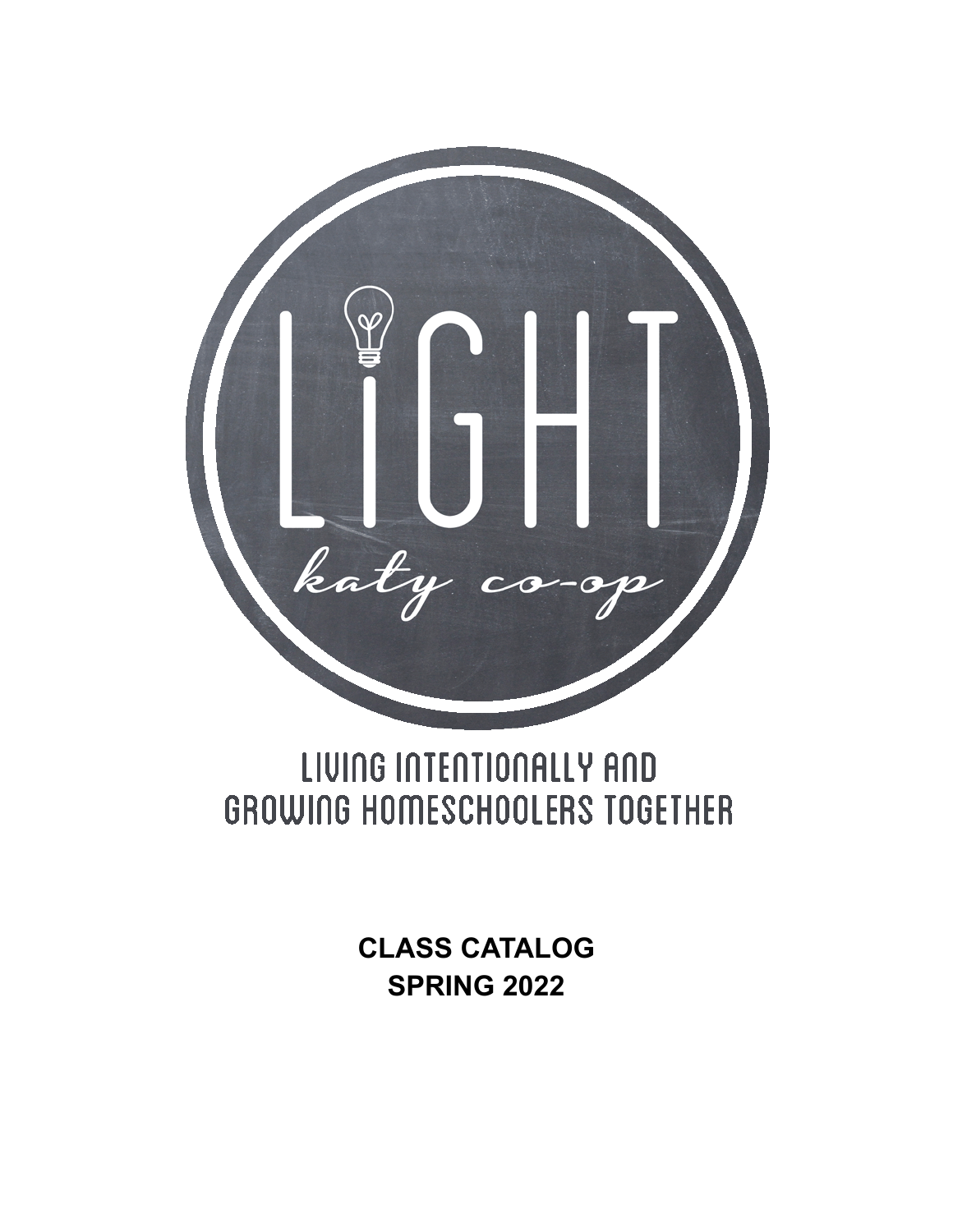# **MASTER SCHEDULE**

|                                               | 1st Period (9:25-10:18)                                      | 2nd Period (10:20-11:13)                                     | 3rd Period (11:15-12:08)                                     |
|-----------------------------------------------|--------------------------------------------------------------|--------------------------------------------------------------|--------------------------------------------------------------|
| <b>Group A:</b><br><b>Nursery</b>             | Jenny Spencer<br><b>Holly Bohte</b><br><b>Bethany Stuard</b> | Jenny Spencer<br><b>Holly Bohte</b><br><b>Bethany Stuard</b> | Jenny Spencer<br><b>Holly Bohte</b><br><b>Bethany Stuard</b> |
| <b>Group B:</b><br>PreK/K                     | <b>Stories and Sensory</b><br>Keri Vasek                     | Little Builders<br>Jessi Headley                             | Run & Fun (w/ snack)<br>Haleigh Villagomez                   |
| <b>Group C:</b><br>1st/2nd<br><b>Option 1</b> | <b>American Girl History 2</b><br><b>Carrie Phillips</b>     | Run & Fun (w/ snack)<br>Haleigh Villagomez                   | Step into STEM<br>Shayla Dabney                              |
| <b>Group C:</b><br>1st/2nd<br><b>Option 2</b> | Five in A Row<br>Jenny Perot                                 | <b>Story Art</b><br>Alisha Tetreau                           | Nature Study Journal<br>Gretchen Vaughn                      |
| <b>Group D:</b><br>3rd/4th<br><b>Option 1</b> | Marine Biology<br>Jen Gonseaux                               | Map Skills<br><b>Kira James</b>                              | <b>ASL</b><br>Josh Bruffey<br>Jen G                          |
| <b>Group D:</b><br>3rd/4th<br><b>Option 2</b> | Intro to Handicrafts<br><b>Ashley Mustain</b>                | Alaska: The Last Frontier<br>Angela Galloway                 | <b>Greek Mythology</b><br>Charissa Montoya                   |
| <b>Group E:</b><br>5th/6th<br><b>Option 1</b> |                                                              | Make A Joyful Noise<br>Dana Zawada<br>Christy Day            |                                                              |
| <b>Group E:</b><br>5th/6th<br><b>Option 2</b> | <b>Chemistry/Physics</b><br><b>Mike Ferrell</b>              | Personal Finance 2<br>Miranda Barrett                        | Spanish - Pt. 2<br>Julie Hawk                                |

|          | 1st Period (9:25-10:35)                                                       | Break (10:38-10:58)     | 2nd Period (11:00-12:10)                                                |
|----------|-------------------------------------------------------------------------------|-------------------------|-------------------------------------------------------------------------|
| Group F: | American Literature (9)<br>Jessi Morton<br>Gretchen Vaughn<br><b>Room 222</b> | Outside supervised time | Biology (9)<br>Shara Damian<br><b>Ashley Mustain</b><br><b>Room 222</b> |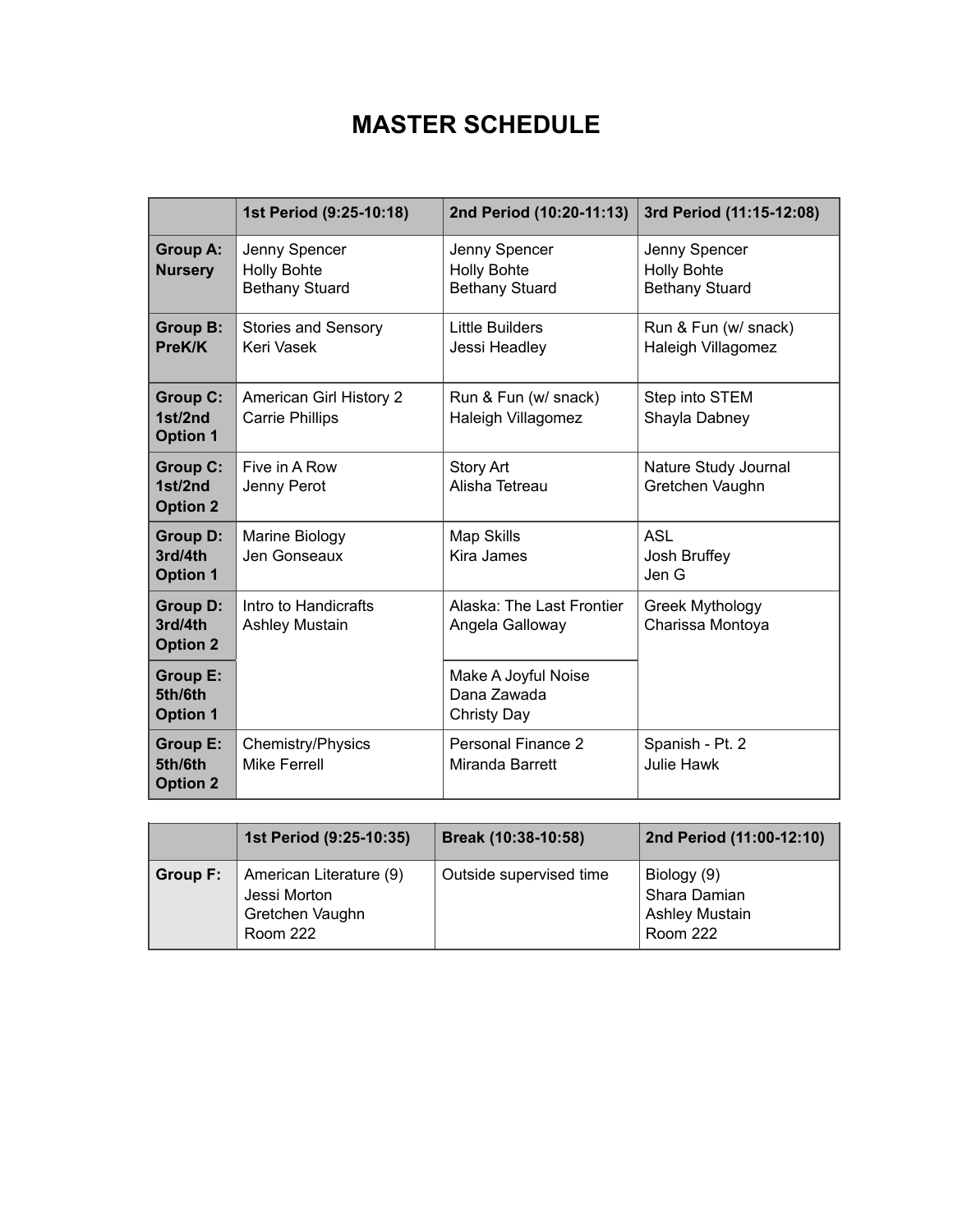# **CLASS DESCRIPTIONS BY GROUP**

Students in Groups A and B will be placed in the classes described for their groups. Students in Groups C, D, and E will choose between two class options for each of their three class periods. Students in group F will be placed in the classes described for their groups and will have a 15-minute supervised break time between their two class periods.

# *Group A*

#### **Nursery (all three hours)**

Teachers: Jenny Spencer, Holly Bohte, and Bethany Stuard

Class Fee: \$10 (total for all three hours)

Our littlest ones will spend the day playing games, making music, and having fun!

## *Group B*

1st Hour (9:25-10:18 am)

#### **Stories and Sensory**

Teacher: Keri Vasek Class Fee: \$9

We will listen to wonderful stories while engaging in sensory play (play dough, water beads, kinetic sand, slime, etc).

Note: Class may use materials containing allergens- gluten, eggs, etc.

2nd Hour (10:20-11:13 am)

#### **Little Builders**

Teacher: Jessi Headley Class Fee: \$15

Let's build! We will build towers, bridges, buildings, tunnels, etc.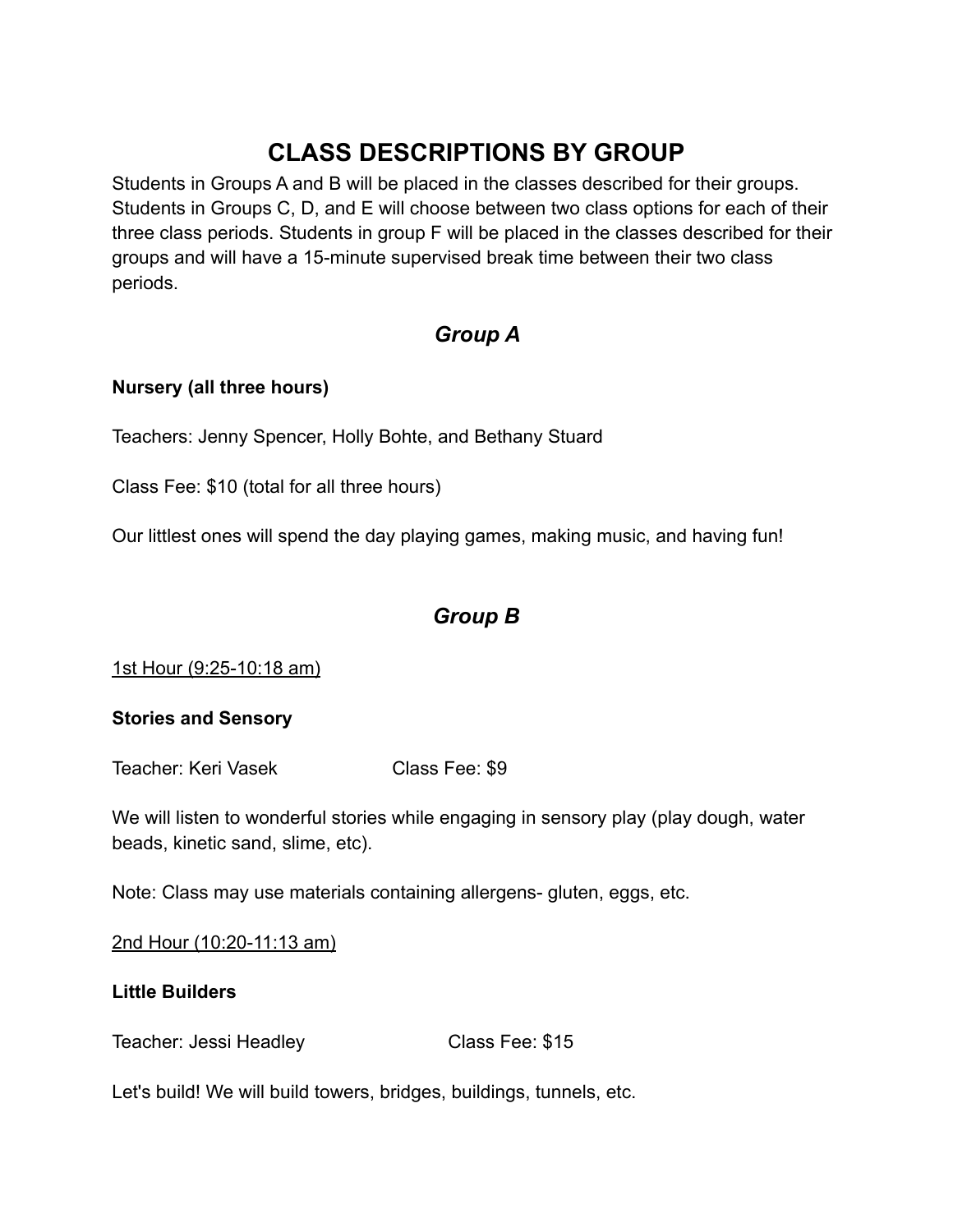Note: Please bring a paint smock/shirt for the first week.

3rd Hour (11:15-12:08 pm)

#### **Run & Fun (with snacktime)**

Teacher: Haleigh Villagomez Class Fee:

Time to run and play and burn off some energy! Students in this class may bring a NUT FREE snack to eat during class.

## *Group C*

#### 1st Hour (9:25-10:18 am)

#### **American Girl History 2**

Teacher: Carrie Phillips Class Fee: \$10

This class geared toward girls in grades 1-4 would broadly cover American History through the lens of the American Girl historical book series. The second semester class would begin where the first semester class left off and therefore be focused on post civil war events set primarily in the 20th century. Classroom activities would include discussion of each main character's story as well as day to life & primary historic events occurring during the time period in which she lived. Class will also include crafts and possibly a snack related to the time period.

Supplies required: Scissors, glue stick, crayons. Students will be encouraged to read one book about each of the following American girls: Samantha, Kit, Molly, MaryEllen, and Melody. These could be borrowed from the library.

*-or-*

#### **Five in a Row**

Teacher: Jenny Perot Class Fee: \$5

Exploring classic books with young children through activities, games and songs!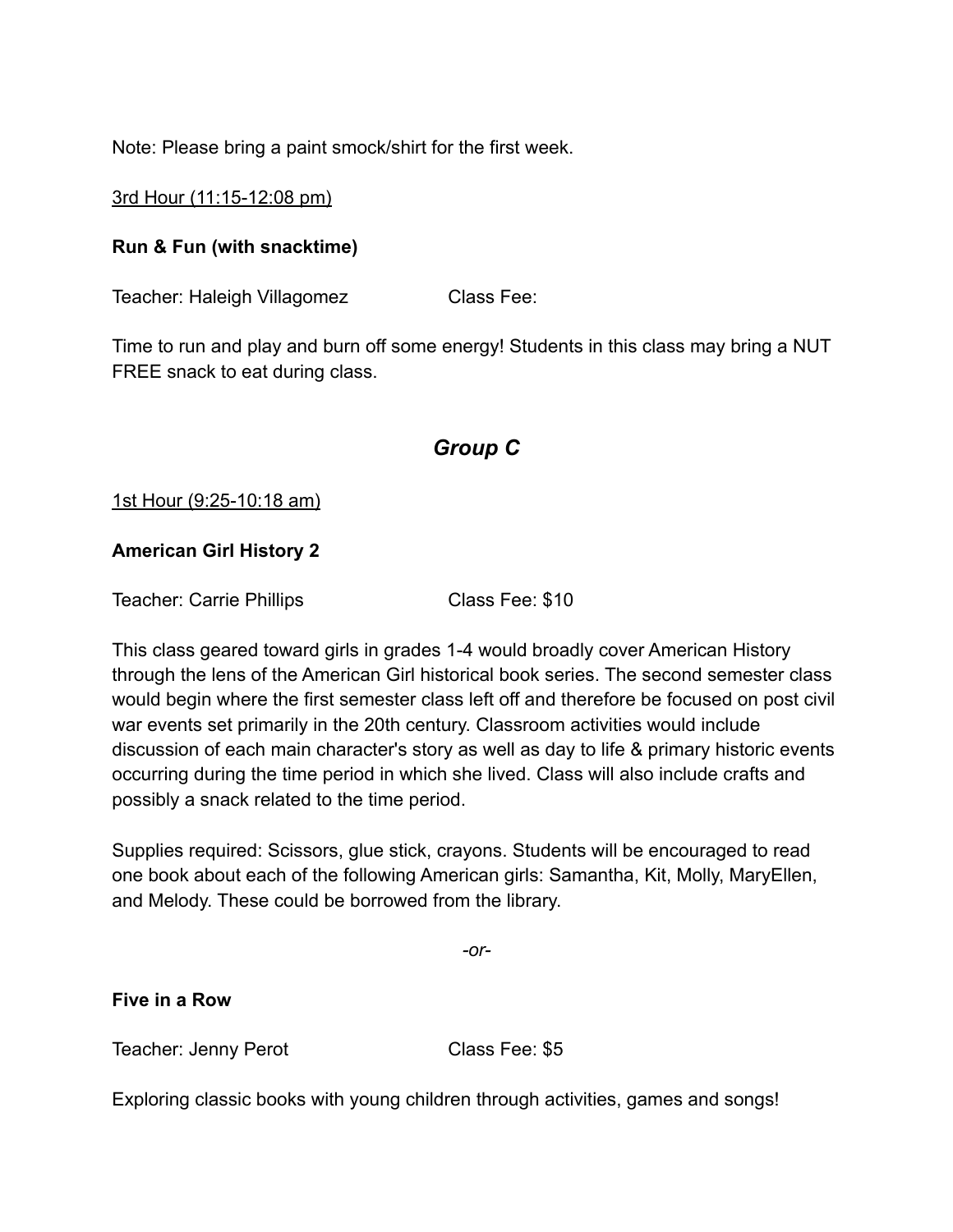2nd Hour (10:20-11:13 am)

#### **Run & Fun (with snacktime)**

Teacher: Haleigh Villagomez Class Fee: \$

Time to run and play and burn off some energy! Students in this class may bring a NUT FREE snack to eat during class.

*-or-*

#### **Story Art**

Teacher: Alisha Tetreau Class Fee: \$10

Through the use of a sorry book, we will create art. Some weeks we will mimic an illustrator's style and other weeks we will create art based on a character or subject. This is a great way to help kids dive deeper into a story book and have a little fun doing it.

Note: Please bring an old shirt or something to cover yourself to prevent messing up your clothes.

#### 3rd Hour (11:15-12:08 pm)

#### **Step into STEM**

Teacher: Shayla Dabney Class Fee: \$10

In this class, students will do several projects to introduce them to or reinforce STEM learning.

*-or-*

#### **Nature Study Journal**

Teacher: Gretchen Vaughn Class Fee: \$11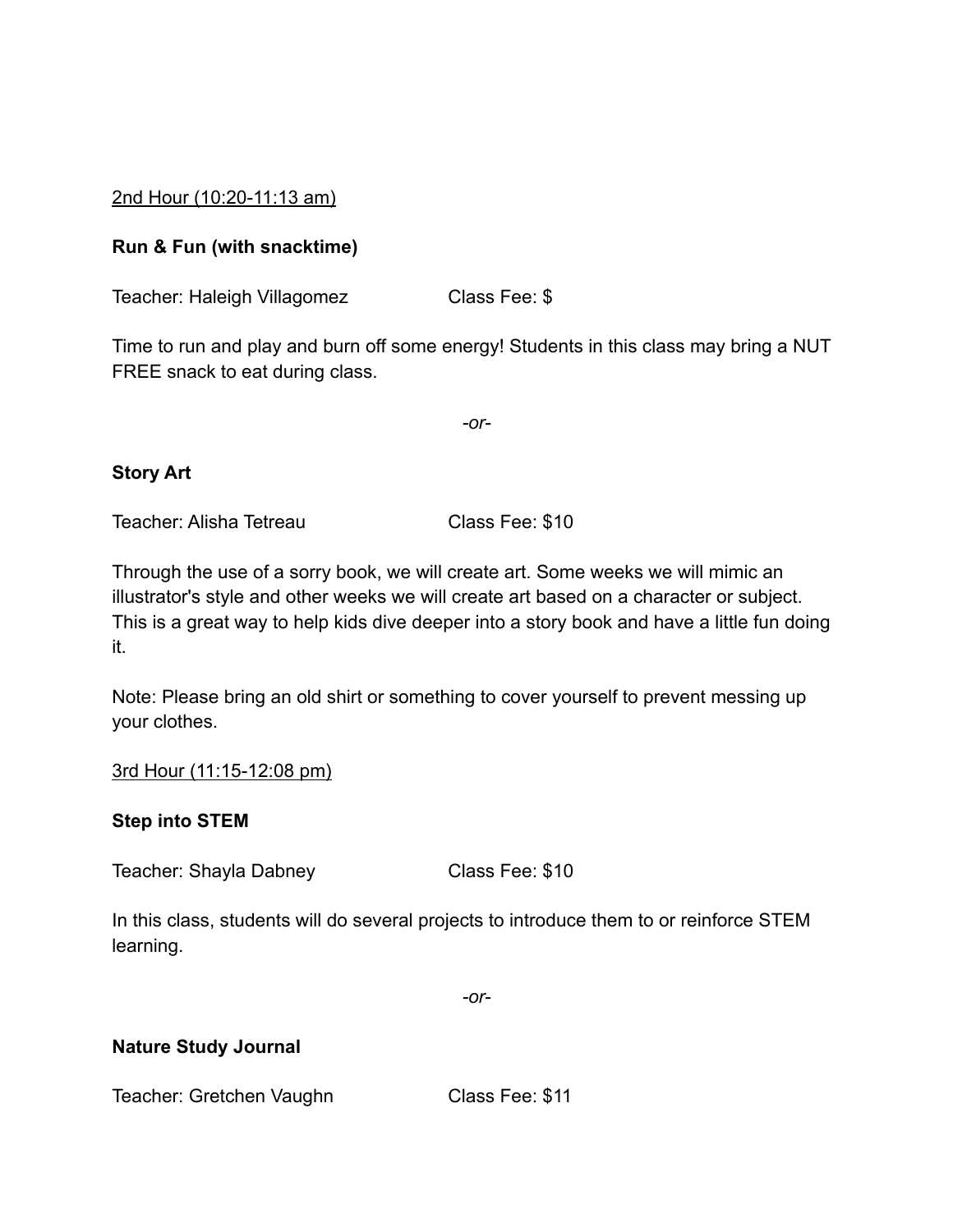Students will take time to observe in nature, and about identification. They will study common trees, critters, etc in our local area, keeping a nature journal to record their findings.

# *Group D*

1st Hour (9:25-10:18 am)

#### **Marine Biology**

Teacher: Jen Gonseaux Class Fee: \$

Marine Biology will discover the animals of the sea, while also exploring the class order and the levels of the ocean.

*-or-*

#### **Introduction to Handicrafts**

Teacher: Ashley Mustain Class Fee: \$20

In this class we will be exploring various handicrafts, and their histories. Some of the crafts we will look at are knitting, origami, soap carving and more!

2nd Hour (10:20-11:13 am)

#### **Map Skills**

Teacher: Kira James Class Fee: \$5

Students will be introduced to map skills and learn to read a variety of maps! They will learn to read physical maps, population maps, political maps, natural resource maps, precipitation maps, road maps, and others.

The class will get hands-on practice using engaging activity pages. They will learn to use important map features such as the key/legend and compass rose, while also learning to read grids, identify hemispheres, longitude and latitude, and more!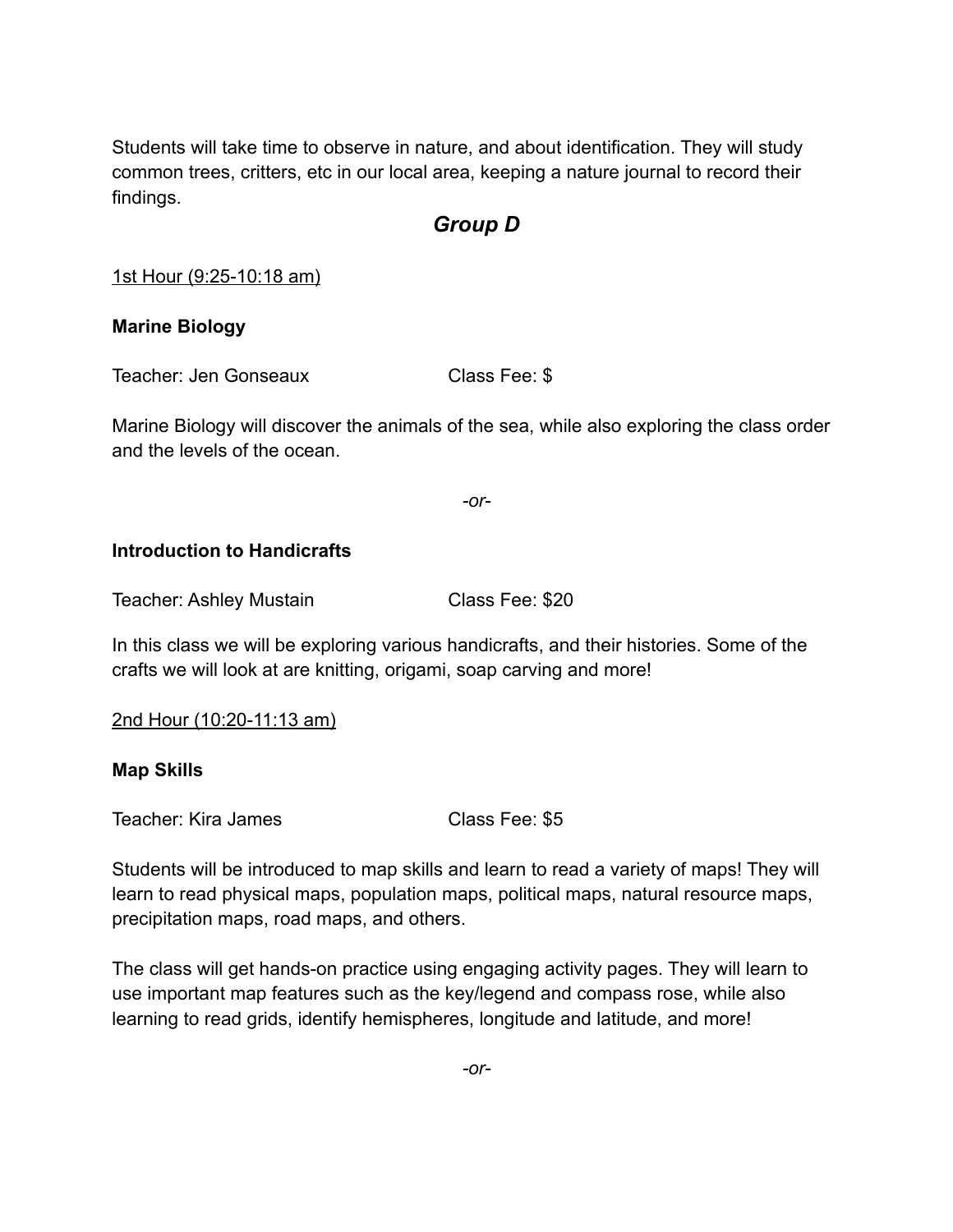#### **Alaska: The Last Frontier**

Teacher: Angela Galloway Class Fee: \$

Come learn all about the 49th state. In this class we will learn about Alaska's history, the Iditarod, Alaskan animals, weather, earthquakes, Eskimos games, food, glaciers, Mt McKinley, transportation, and more.

3rd Hour (11:15-12:08 pm)

#### **American Sign Language**

Teacher: Josh Bruffey Class Fee: \$

In this class students will be exposed to basic American Sign Language and the culture from whence it came. Students will be expected to complete a project by the second to last week of co-op that represents something meaningful they learned or something or someone whom they found interesting - type of project or presentation can be chosen by the student.

*-or-*

#### **Greek Mythology**

Teacher: Charissa Montoya Class Fee: \$

We will be working through the Odyssey and learning about Greek Mythology.

### *Group E*

1st Hour (9:25-10:18 am)

#### **Introduction to Handicrafts**

Teacher: Ashley Mustain Class Fee: \$20

In this class we will be exploring various handicrafts, and their histories. Some of the crafts we will look at are knitting, origami, soap carving and more!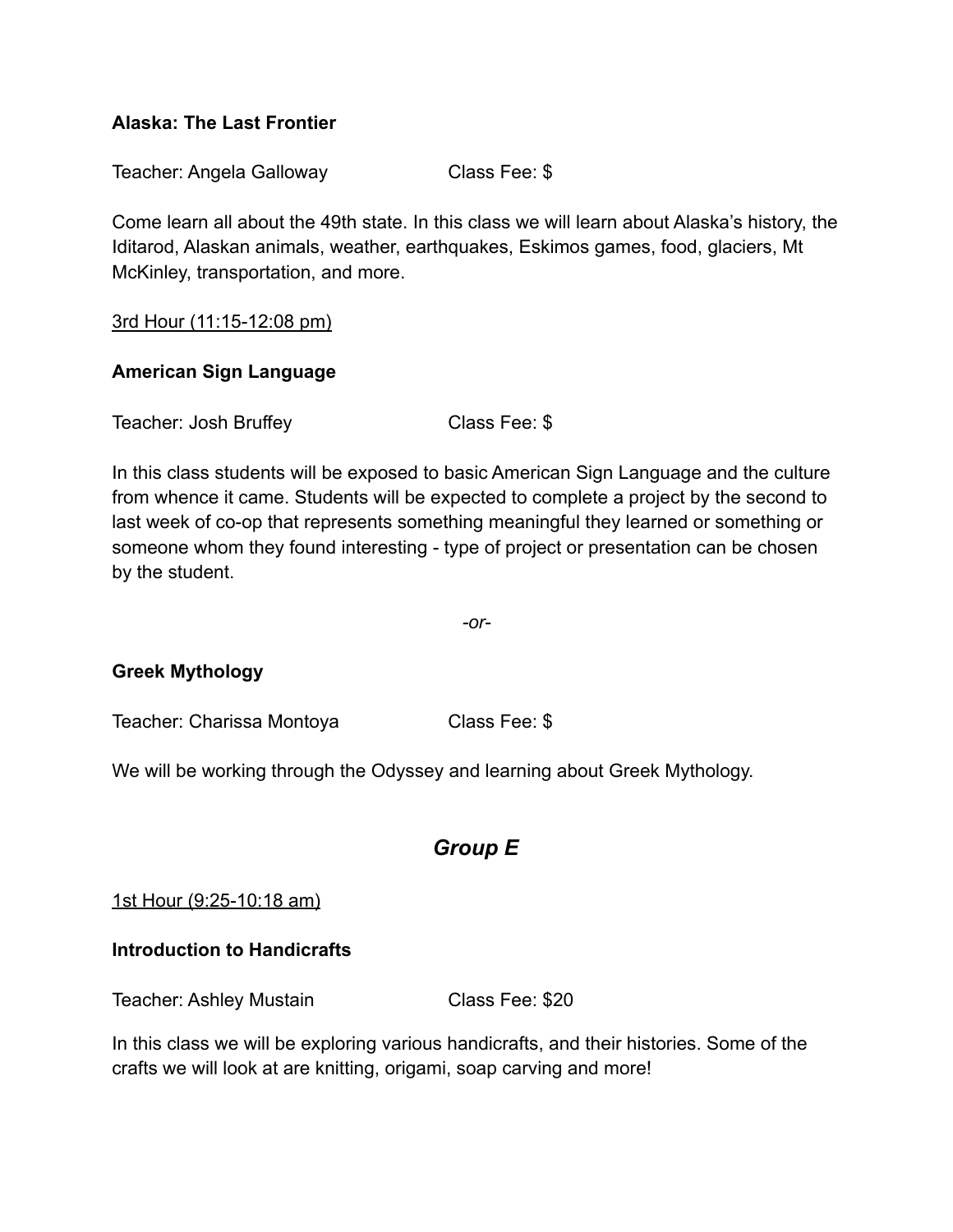#### **Introduction to Physics and Chemistry**

Teacher: Mike Ferrell **Class Fee: \$5** 

I will attempt to introduce the students to the basic principles of science, focusing on physics and chemistry. We will first learn about the scientific method and graphing and its importance for displaying data of many kinds. The physics section will include the laws of motion, electricity and magnetism, and the nature of light. The chemistry section will include the nature of matter and its states, atomic theory, ionic compounds, and organic molecules. We'll talk about chemical reactions including the formation of polymers and their uses. We'll also take a survey of chemicals commonly found in the home. Finally, I'll provide from my own experience an idea of what a career in science looks like, what options might be available, and what skills a student would need to move toward a scientific career.

The math will be minimal, but the students can bring a simple calculator and a knowledge of multiplication and division. For any other math, I'll walk them through it. I'll provide some optional homework to help reinforce any principles we've discussed in class.

#### 2nd Hour (10:20-11:13 am)

#### **Make A Joyful Noise**

Teachers: Dana Zawada, Christy Day Class Fee: \$12

Join us as we learn to play classic hymns on the recorder. We will play as large a range on the recorder as possible, and for that reason it is recommended that students have experience with the recorder or reading music for another instrument. We will play songs like: How Great Thou Art, Christ the Lord is Risen Today, Come Thou Fount, It Is Well With My Soul and more. Many can be played with multiple parts and harmony.

*-or-*

#### **Personal Finance 2**

Teacher: Miranda Barrett Class Fee: \$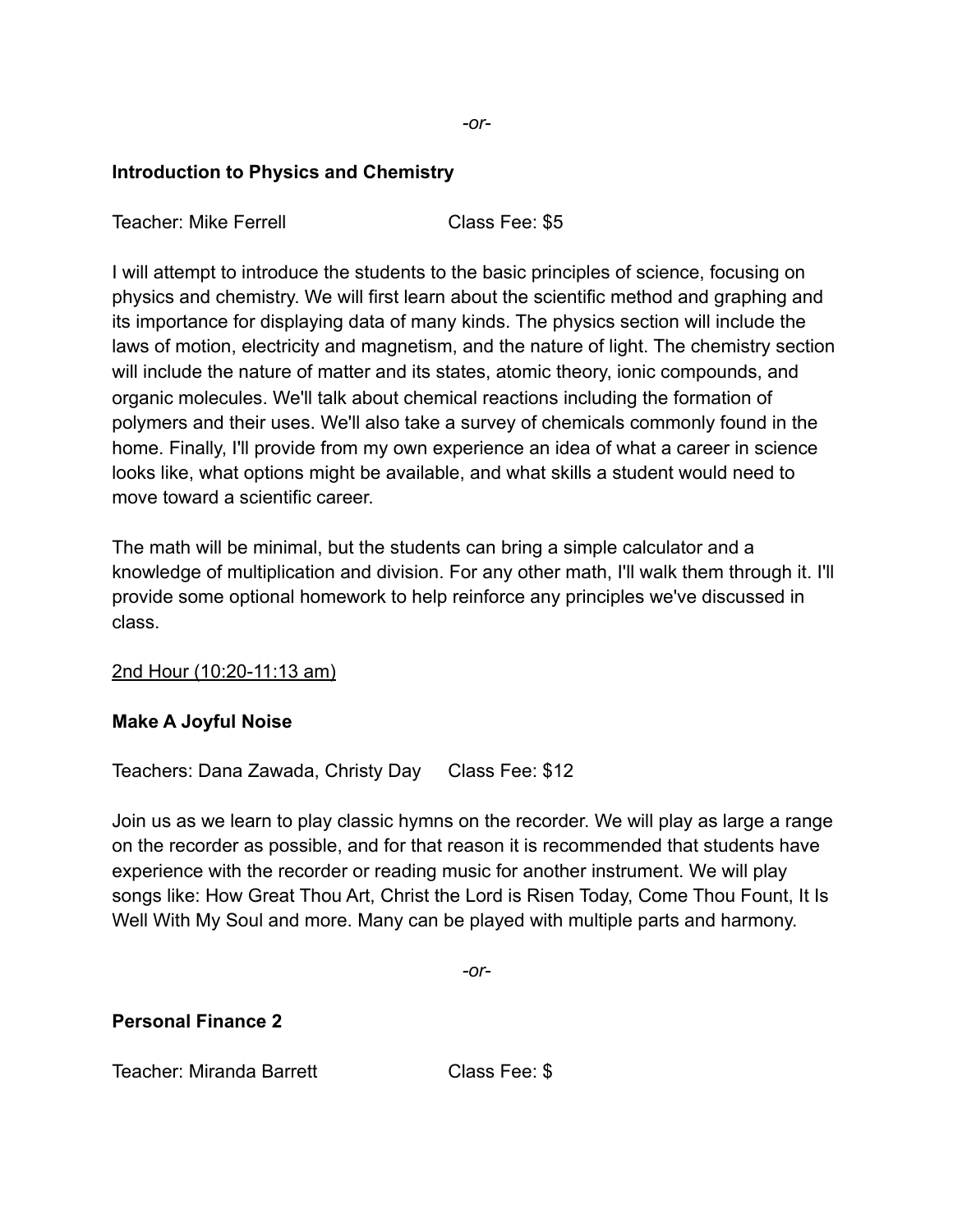3rd Hour (11:15-12:08 pm)

#### **Greek Mythology**

Teacher: Charissa Montoya Class Fee: \$

We will be working through the Odyssey and learning about Greek Mythology.

*-or-*

#### **Spanish 2**

Teacher: Julie Hawk Class Fee: \$8

Learn basic Spanish vocabulary through songs, games and worksheets.

# *Group F*

1st Hour (9:25-10:35 am)

#### **American Literature**

Teacher: Jessi Morton Class Fee: \$

Students will look at classic and modern works of literature (mostly short stories). We will discuss the elements/types of story, and topics relating to life in America. We will be discussing literature that helps us look at the past, present, and future of America. The desire is for this class to be discussion based. I also want it to expand the student's reading to include genres, authors, and subject matter that hasn't been previously explored.

*Break (10:38-10:58 am)* 

2nd Hour (11:00-12:08 pm)

**Biology**